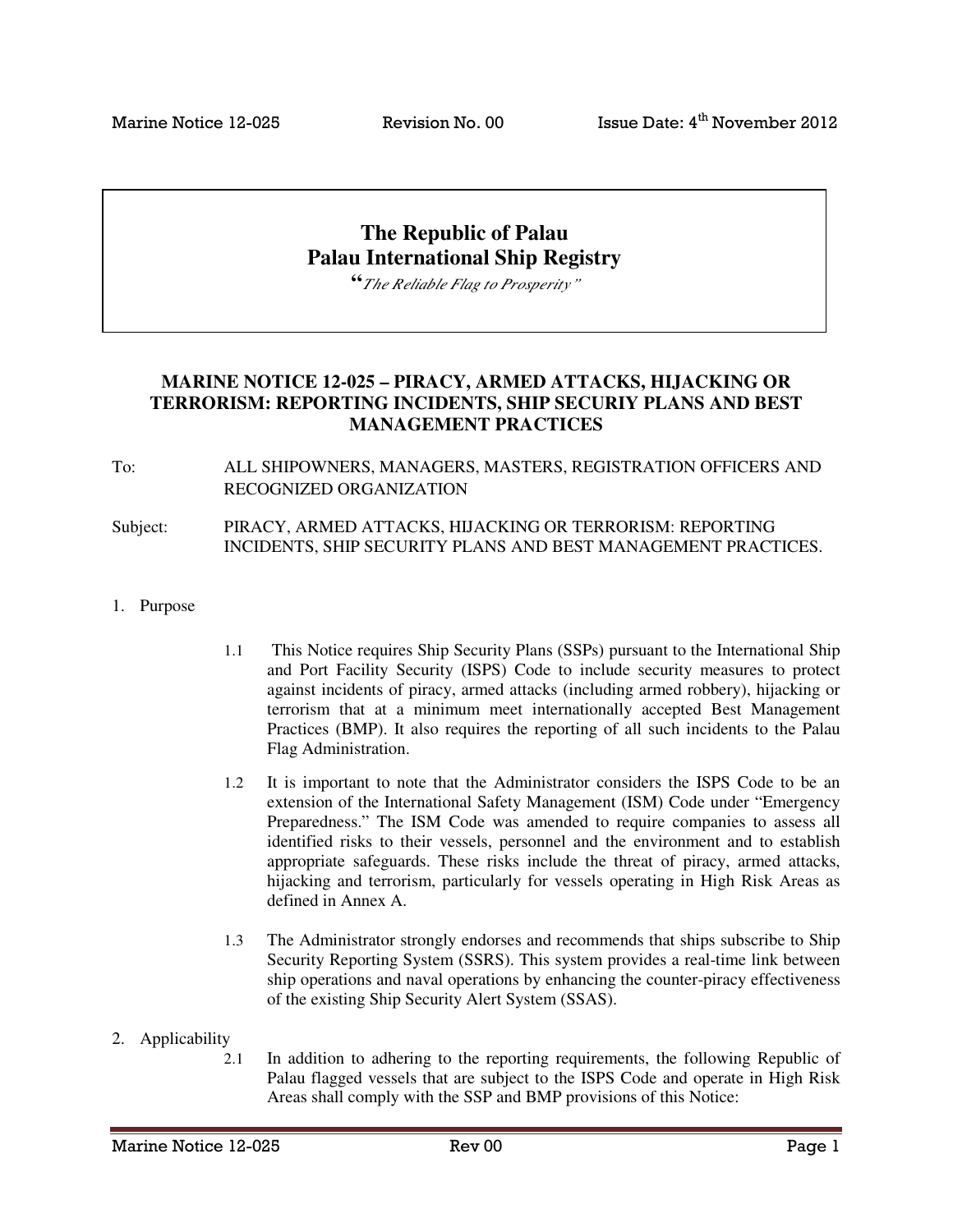- 2.1.1 Passenger ships, including high-speed passenger craft;
- 2.1.2 Cargo ships, including high-speed craft, of 500 gross tonnage (ITC 69) and upwards;
- 2.1.3 Special Purpose Ships of 500 gross tonnage; and
- 2.1.4 Self-propelled mobile offshore drilling units capable of making international voyages unassisted and unescorted when underway and not on location.
- 2.2 Yachts shall comply with the BMP provided in Section XX of this Notice.

### 3. Reporting Requirements

3.1 All ships, including yachts, under the RMI flag must comply with all reporting requirements.

#### 4. Requirements:

- 4.1 Republic of Palau shipowners and operators with vessels identified in section 2.1, above, must, along with the Master, carry out a risk assessment of their vessel(s) to determine the likelihood and consequences of a piracy attack, an armed attack, hijacking or terrorism and identify and incorporate prevention, mitigation and recovery measures in their SSPs, taking into consideration the guidance contained in MSC.1/Circ.1337, along with the BMP Guidelines also provided.
- 4.2 Incorporation of relevant provisions on piracy, armed robbery, terrorism and armed attack into SSPs is required immediately, but need not be verified and approved until the next scheduled ISM/ ISPS Code Audit.

### 5. Reporting

- 5.1 The Administrator recognizes that an essential part of preventing, deterring and suppressing attacks is prompt reporting to the proper authorities and organizations both during and post-incident. As a result, not only must reporting be addressed by Companies and ships as part of their BMP in accordance with IMO Resolution A.683(17), Prevention and Suppression of Piracy and Armed Robbery Against Ships, the Administrator is required to report in detail all incidents of piracy and armed robbery of its vessels to the International Maritime Organization (IMO).
- 5.2 Initial Notification and Reporting for the area of Suez, Gulf of Aden (GoA), the Somali Basin Arabian Sea and Indian Ocean
	- 5.2.1 Ships must participate in the pre-transit registration and notification requirements outlined in section 5.1.4 and 5.1.5 of the BMP for each transit made. All ships transiting the Red Sea, GoA, the Somali Basin, Gulf of Oman, Arabian Sea and Western Indian Ocean are being tracked and monitored through Long-Range Identification and Tracking (LRIT). The Administration strongly recommends to shipowners and operators to register Palau Registered Vessels with MSCHOA or the UK Maritime Trade Operations (UKMTO).
	- 5.2.2 Ship Security Alert System (SSAS) : The following ships are required to comply with SOLAS Regulation XI-2/6 for a SSAS: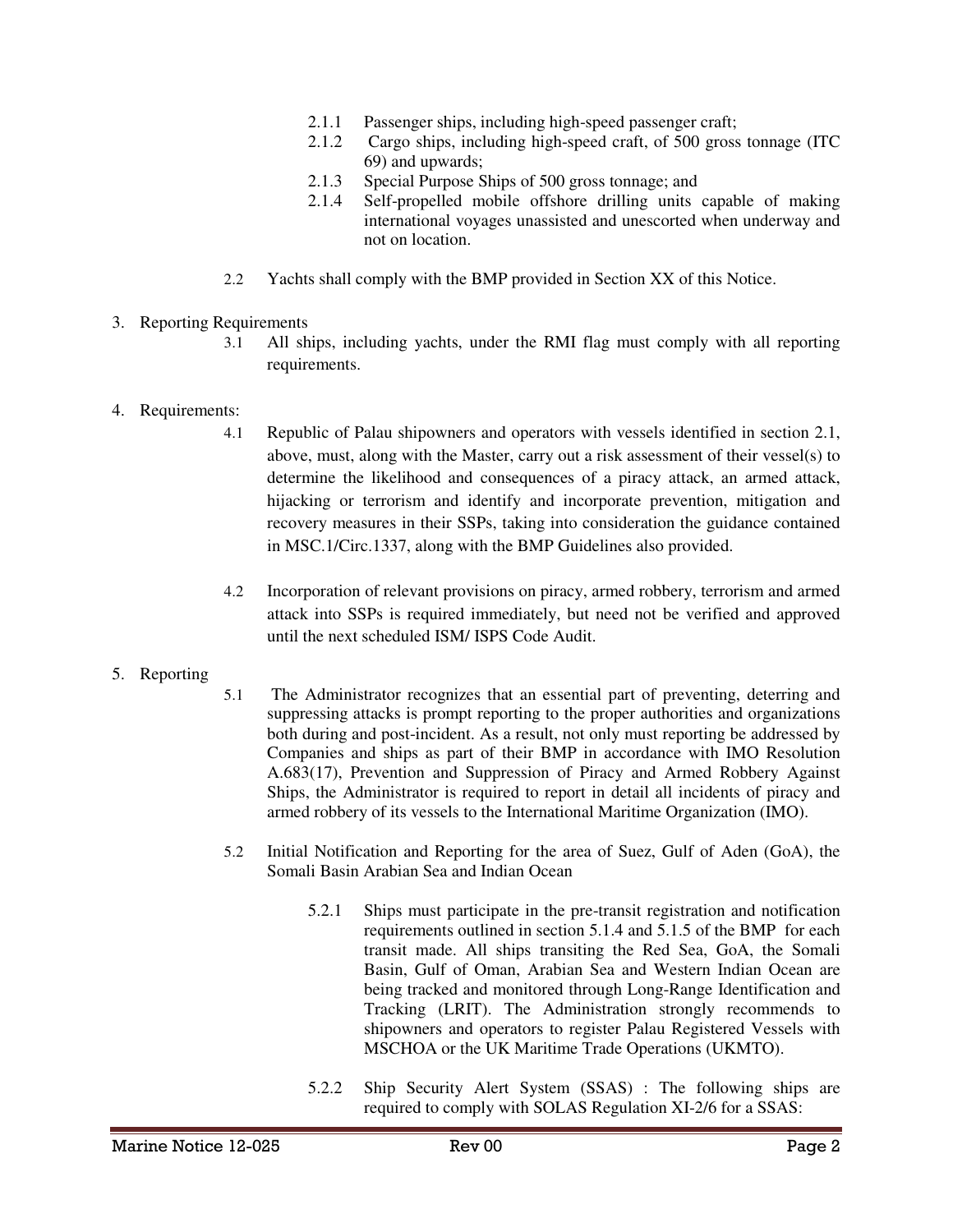- passenger ships, including high-speed passenger craft;
- cargo ships, including high-speed craft, of 500 gross tons and above; and
- mechanically propelled mobile offshore drilling units as defined in SOLAS regulation IX/1, not on location and on location in piracy High Risk Areas.
- 5.2.3 If attacked by pirates, or there is a clear and imminent threat of danger, a ship should immediately activate its SSAS. This will alert the Company Security Officer (CSO) and the Administrator. Additionally, if the ship is subscribed to SSRS (see .c, below), it will also directly alert naval/military forces. If a ship has not subscribed to SSRS, UKMTO should be notified after SSAS activation.
- 5.2.4 The SSA message must be capable of reaching the Administrator and CSO from any point along the vessel"s intended route and must include:
	- the vessel name;
	- the IMO Ship Identification Number;
	- the Call Sign;
	- the Maritime Mobile Service Identity;
	- date and time;
	- position;
	- course and speed;
	- name of CSO and 24/7 phone number;
	- name of alternate CSO and 24/7 phone number; and
	- a message stating that the SSAS has been activated and indicating the ship is under threat or it has been compromised.
- 5.2.5 Ship Security Reporting System (SSRS): Shipowners are authorized and strongly recommended to subscribe to the SSRS because it provides a real-time link between ship operations and naval/military operations by enhancing the counter-piracy effectiveness of the existing SSAS.
- 5.2.6 The SSRS is provided through a commercial service that continuously monitors SSAS alerts and ship position reports, filters out alerts emanating from outside the High Risk Area and depending upon the location of the report, routes the information in real time to participating Naval Operations Centres. Shipowners receive a notification email confirming that security alert/position report information is being routed to a Naval Operations Centre.
- 5.2.7 Once SSRS has been activated, immediately verify SSRS activation with the UKMTO. The SSRS service can be accessed from the commercial website: www.ssrs.org.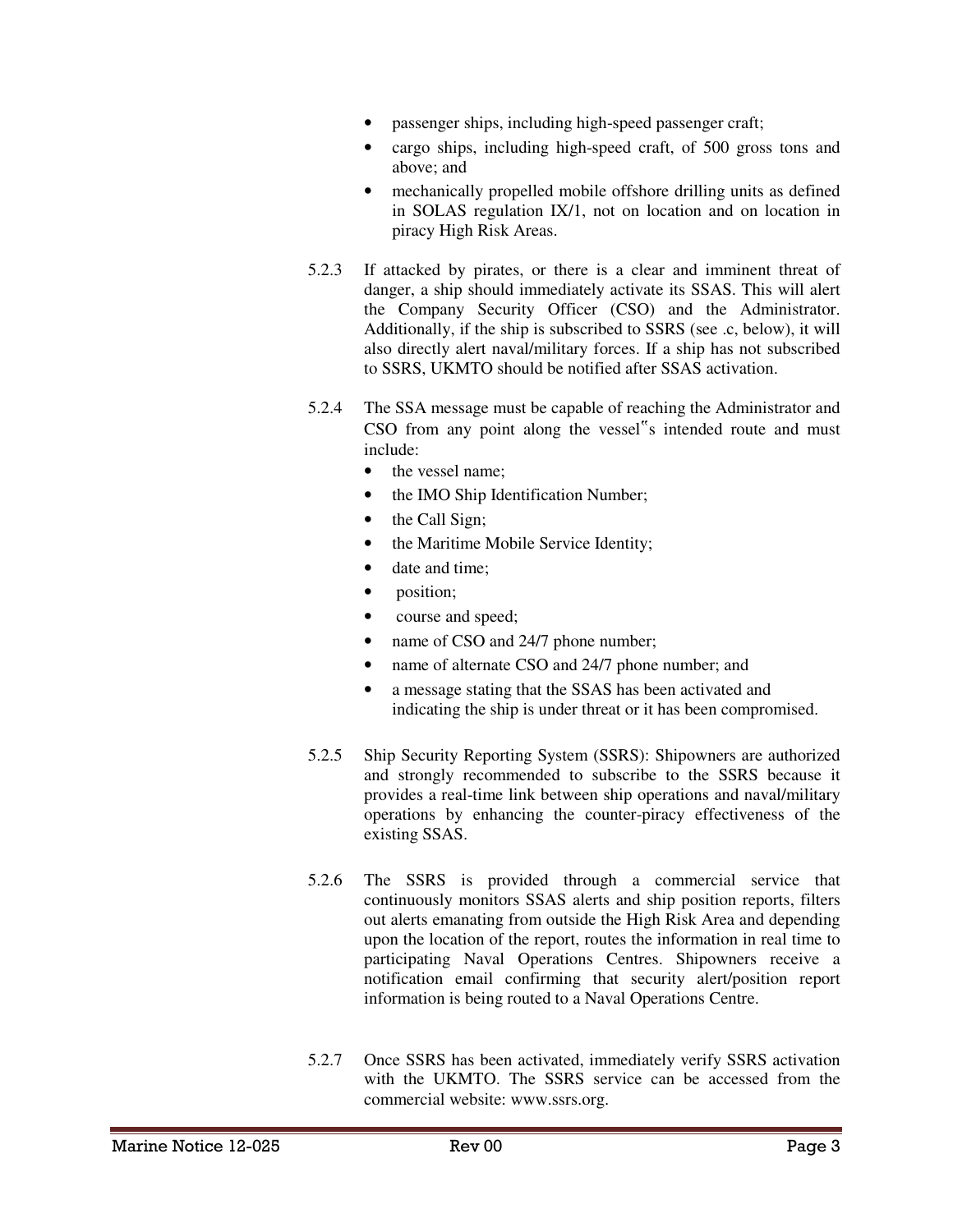- 5.3 Strait of Hormuz and Arabian Gulf : when transiting the Strait of Hormuz, Gulf of Oman and Arabian Gulf, as soon as the Master feels that a threat is developing, he/she should immediately activate the SSAS and call to report hostile or potentially hostile action (including suspicious activity) to the COMUSNAVCENT Battlewatch Captain and UKMTO.
- 5.4 Other High Risk Areas (see Annex A, 1.4)
- 1.1 When transiting these areas, as soon as the Master feels that a threat is developing, he/she should immediately activate the SSAS to alert the Company Security Officer and Administrator and call to report hostile or potentially hostile action (including suspicious activity) to the local authorities, Regional Cooperation Agreement on Combating Piracy and Armed Robbery against Ships in Asia (ReCAAP) and/or International Maritime Bureau (IMB) (see Appendix I for contact details) depending on ship location.
- 1. Ship Identification Number
	- 1.1 Ships covered by this Circular shall have the ship's identification number permanently marked in accordance with the provisions of SOLAS 1974 Chapter XI and
		- 1.1.1 in a visible place either on the stern of the ship or on either side of the hull, amidships port and starboard, above the deepest assigned load line or either side of the superstructure, port and starboard or on the front of the superstructure or in the case of passenger ships, on a horizontal surface visible from the air; and
		- 1.1.2 in an easily accessible place either on one of the end transverse bulkheads of the machinery spaces, as defined in regulation II-2/3.30, or on one of the hatchways, or, in the case of tankers, in the pump-room or, in the case of ship's with ro-ro spaces, as defined in regulation II-2/3.41, on one of the end transverse bulkheads of the ro-ro spaces.
	- 1.2 The permanent marking shall be plainly visible, clear of any other markings on the hull and shall be painted in a contrasting color.
	- 1.3 The permanent marking referred shall not be less than 200 mm in height. The permanent marking referred to in paragraph C.1.2 shall not be less than 100 mm in height. The width of the marks shall be proportionate to the height.
	- 1.4 The permanent marking may be made by raised lettering or by cutting it in or by centre punching it or by any other equivalent method of marking the ship identification number which ensures that the marking is not easily expunged.
	- 1.5 For ships constructed of material other than steel or metal, the Administration shall approve the method of marking the ship identification number.
- 2. Contact
- 2.1 In order to obtain further information, contact information is provided below: